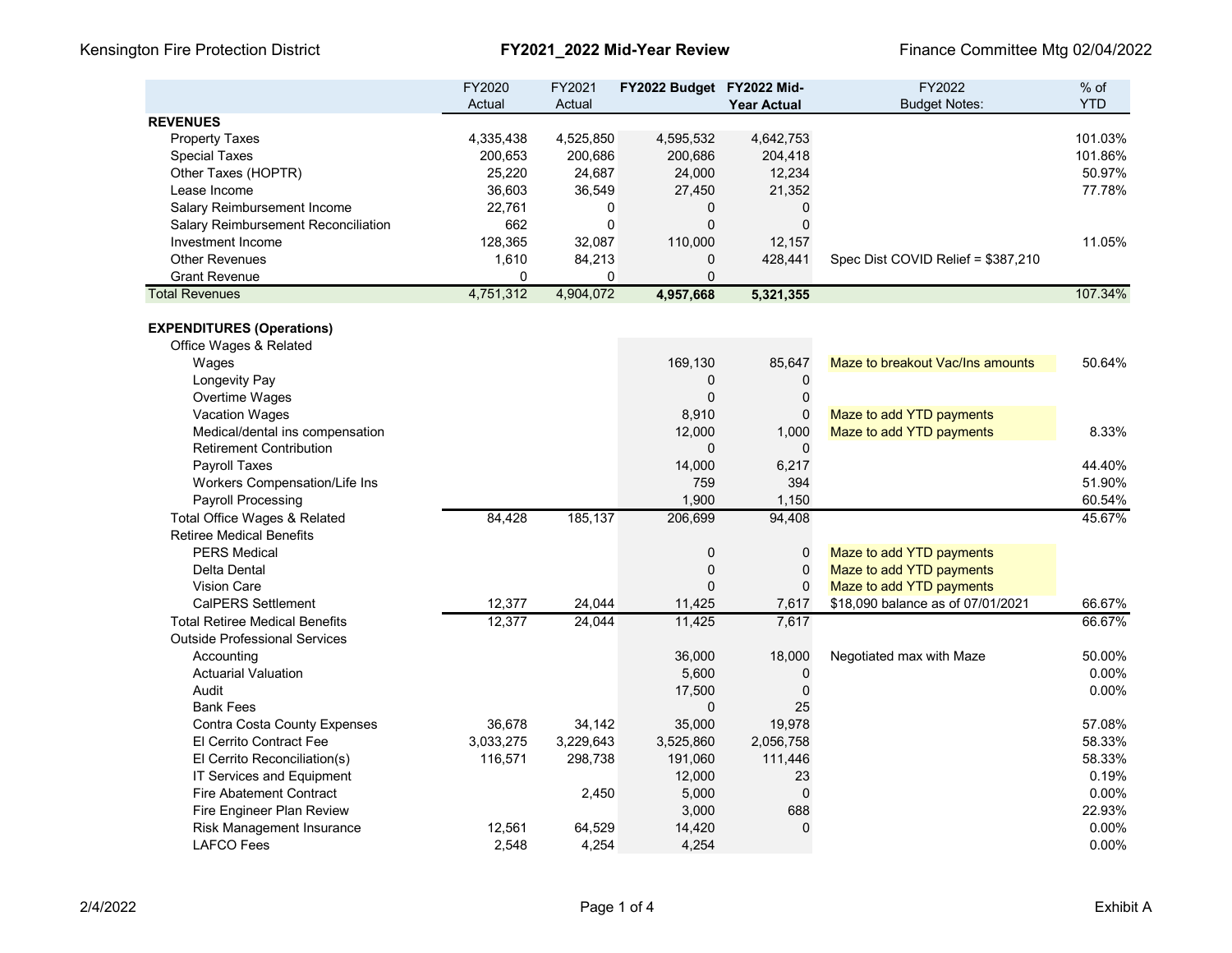|                                            | FY2020<br>Actual | FY2021<br>Actual | FY2022 Budget FY2022 Mid- |                             | FY2022<br><b>Budget Notes:</b>       | $%$ of<br><b>YTD</b> |
|--------------------------------------------|------------------|------------------|---------------------------|-----------------------------|--------------------------------------|----------------------|
| <b>Legal Fees</b>                          |                  |                  | 24,000                    | <b>Year Actual</b><br>4,997 | Budget \$2K/mo. Avg                  | 20.82%               |
| <b>Professional Fees</b>                   | 341,365          | 168,640          | 0                         | 0                           |                                      |                      |
| <b>Operational Consultant</b>              |                  |                  | $\pmb{0}$                 | $\mathbf 0$                 |                                      |                      |
| Recruitment                                |                  |                  | $\mathbf 0$               | $\Omega$                    |                                      |                      |
| <b>Temporary Services</b>                  |                  |                  | $\Omega$                  | $\mathbf 0$                 |                                      |                      |
| Water System Improvements                  |                  |                  | 10,000                    | $\mathbf 0$                 |                                      | 0.00%                |
| Website Development/Maintenance            |                  |                  | 2,750                     | 1,820                       |                                      | 66.18%               |
| <b>Wildland Vegetation Mgmt</b>            | 6,300            | 6,500            | 7,600                     | $\mathbf{0}$                |                                      | 0.00%                |
| <b>Other Outside Professional Services</b> |                  |                  | $\mathbf 0$               | $\mathbf{0}$                |                                      |                      |
| <b>Emergency Preparedness Coordinator</b>  |                  |                  | 100,000                   | 50,000                      |                                      | 50.00%               |
| <b>Grant Writer/Coordinator</b>            |                  |                  | 50,000                    | 4,588                       |                                      | 9.18%                |
| Long-Term Financial Planner                |                  |                  | 30,000                    | 14,981                      |                                      | 49.94%               |
| <b>Total Outside Professional Services</b> | 3,549,298        | 3,808,896        | 4,074,044                 | 2,283,303                   |                                      | 56.05%               |
| <b>Community Service Activities</b>        |                  |                  |                           |                             |                                      |                      |
| <b>Public Education (Emergency Prep)</b>   | 10,730           | 3,100            | 20,000                    | 12,128                      | Emergency Prep Expenses *            | 60.64%               |
| EP Coord Expense Account                   |                  |                  | 5,000                     | $\mathbf{0}$                | * Emergency Prep Expenses *          |                      |
| Comm. Pharmaceutical Drop-Off              |                  |                  | 2,500                     | $\mathbf 0$                 |                                      |                      |
| <b>CERT Emerg Kits/Sheds/Prepared</b>      |                  |                  | 3,500                     | $\pmb{0}$                   |                                      |                      |
|                                            |                  |                  |                           | $\mathbf{0}$                |                                      |                      |
| Open Houses                                |                  |                  | 1,800<br>3,200            | 135                         |                                      | 4.22%                |
| <b>Community Shredder</b>                  |                  |                  |                           |                             |                                      |                      |
| <b>DFSC Matching Grants</b>                |                  | 24,000           | $\mathbf 0$               | $\pmb{0}$<br>$\Omega$       |                                      |                      |
| <b>Firesafe Planting Grants</b>            |                  |                  | 3,000                     | $\Omega$                    |                                      |                      |
| <b>Demonstration Garden</b>                |                  |                  | $\mathbf 0$               |                             |                                      |                      |
| <b>Community Sandbags</b>                  |                  |                  | 1,500                     | 1,729                       |                                      | 115.24%              |
| Volunteer Appreciation                     |                  |                  | 1,500                     | $\Omega$                    |                                      | $0.00\%$             |
| Community Service - Other                  |                  | 30,950           | $\Omega$                  | 483                         |                                      |                      |
| <b>Total Community Service Activities</b>  | 13,474           | 58,050           | 42,000                    | 14,475                      |                                      | 34.46%               |
| <b>District Activities</b>                 |                  |                  |                           |                             |                                      |                      |
| Professional Development                   | 4,639            |                  | 10,000                    | 3,324                       |                                      | 33.24%               |
| Election                                   |                  | 4,991            | $\mathbf 0$               | $\mathbf 0$                 | Next election in FY2022-2023         |                      |
| Firefighter's Apparel & PPE                | 136              | 1,187            | 2,000                     | 810                         |                                      | 40.51%               |
| <b>Firefighters' Expenses</b>              |                  |                  | 13,300                    | $\mathbf 0$                 |                                      | 0.00%                |
| <b>Staff Appreciation</b>                  | 1,017            | 1,247            | 3,000                     | 93                          |                                      | 3.12%                |
| Memberships                                | 7,727            | 7,853            | 8,720                     | 7,615                       |                                      | 87.33%               |
| <b>Total District Activities</b>           | 13,519           | 15,278           | 37,020                    | 11,842                      |                                      | 31.99%               |
| Office                                     |                  |                  |                           |                             |                                      |                      |
| Office Expense                             | 3,579            | 7,444            | 3,500                     | 2,842                       | Improve accounting category tracking | 81.19%               |
| <b>Office Supplies</b>                     |                  |                  | 3,500                     | 694                         | Improve accounting category tracking | 19.84%               |
| Telephone                                  |                  |                  | 7,800                     | 3,989                       |                                      | 51.14%               |
| Office-Other                               |                  |                  | 318                       | $\mathbf{0}$                |                                      | 0.00%                |
| Office - Other                             |                  |                  | 64                        | $\Omega$                    |                                      | 0.00%                |
| <b>Total Office</b>                        | 3,579            | 7,444            | 15,182                    | 7,525                       |                                      | 49.57%               |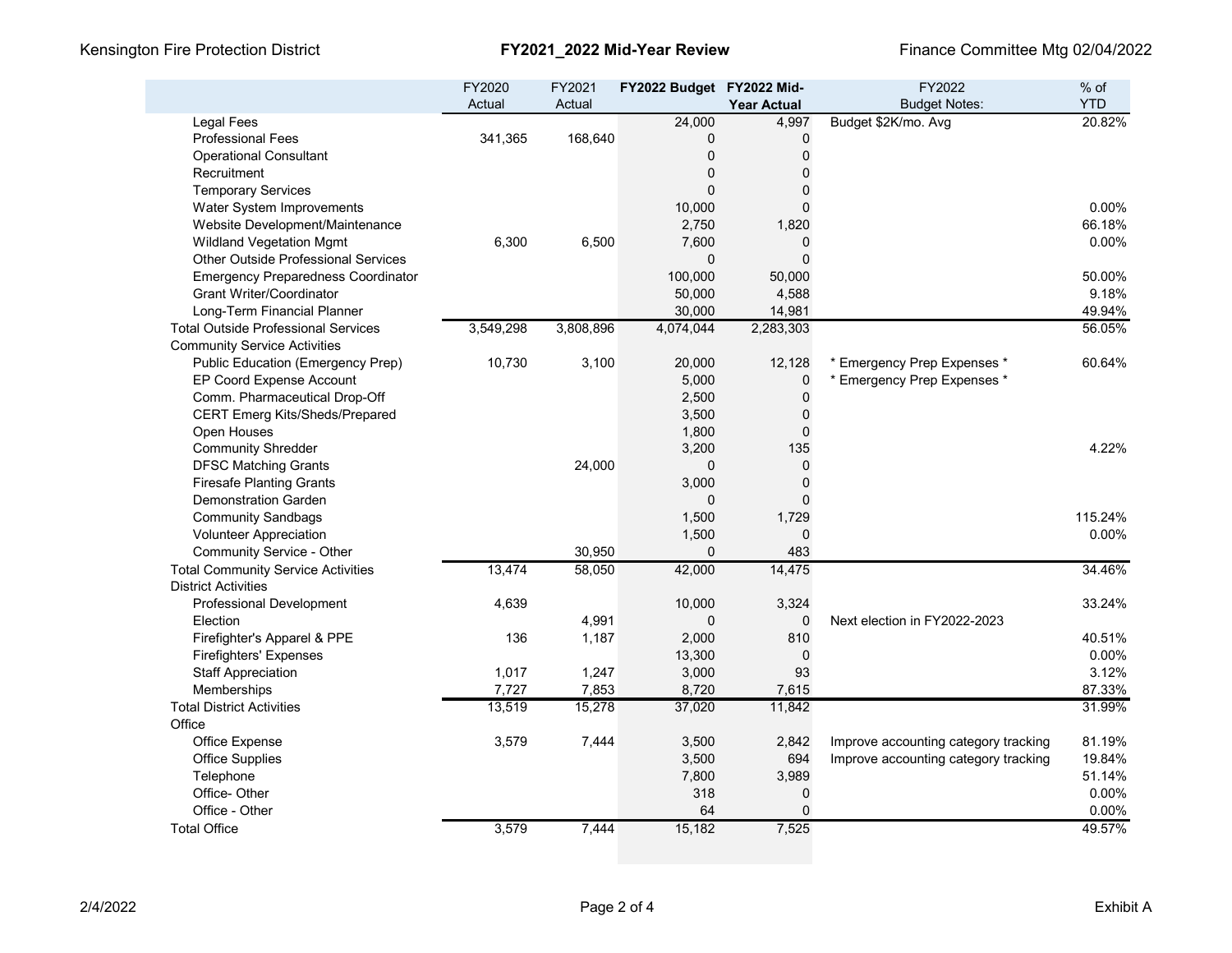|                                               | FY2020<br>Actual | FY2021<br>Actual | FY2022 Budget FY2022 Mid- | <b>Year Actual</b> | FY2022<br><b>Budget Notes:</b> | $%$ of<br><b>YTD</b> |
|-----------------------------------------------|------------------|------------------|---------------------------|--------------------|--------------------------------|----------------------|
| <b>Building Maintenance</b>                   |                  |                  |                           |                    |                                |                      |
| Gardening service                             |                  |                  | 5,000                     | 2,275              |                                | 45.50%               |
| Building alarm                                |                  |                  | 1,500                     | 0                  |                                | 0.00%                |
| <b>Medical Waste Disposal</b>                 |                  |                  | 7,500                     | 4,065              |                                | 54.20%               |
| <b>Janitorial Service</b>                     |                  |                  | 1,400                     | 1,230              |                                | 87.84%               |
| Miscellaneous Maint.                          |                  |                  | 25,000                    | 1,280              |                                | 5.12%                |
| <b>Total Building Maintenance</b>             | 114,249          | 62,722           | 40,400                    | 8,850              |                                | 21.91%               |
| <b>Building Utilities/Service</b>             |                  |                  |                           |                    |                                |                      |
| <b>Gas and Electric</b>                       |                  |                  | 12,500                    | 7,133              |                                | 57.06%               |
| Water/Sewer                                   |                  |                  | 3,000                     | 2,820              |                                | 94.00%               |
| <b>Bldg Utilities/Services - Other</b>        |                  |                  | 0                         |                    |                                |                      |
| <b>Total Building Utilities/Service</b>       | 0                | 0                | 15,500                    | 9,953              |                                | 64.21%               |
| Contingency                                   |                  |                  |                           |                    |                                |                      |
| General                                       | 1,768            |                  | 25,000                    | 0                  |                                | $0.00\%$             |
| Contingency - Other                           |                  | 0                | $\Omega$                  | 0                  |                                |                      |
| <b>Total Contingency</b>                      | 1,768            | $\Omega$         | 25,000                    | $\Omega$           |                                |                      |
| <b>Total Expenditures (Operations)</b>        | 3,792,692        | 4,161,571        | 4,467,270                 | 2,437,972          |                                | 54.57%               |
| <b>REVENUE - EXPENDITURES (Operations)</b>    | 958,620          | 742,501          | 490,398                   | 2,883,382          |                                |                      |
| <b>EXPENDITURES (Capital)</b>                 |                  |                  |                           |                    |                                |                      |
| Capital Outlay (PSB Renovation Soft Costs)    | 0                | 0                | 484,252                   |                    | Maze to add YTD payments       |                      |
| Capital Outlay (PSB Renovation Hard Costs)    | 0                | 0                | $\Omega$                  | $\Omega$           | Pending public bid             |                      |
| Capital Outlay (Temp Facilities Soft Costs)   | 0                | 0                | 130,000                   |                    | Preliminary estimate           |                      |
| Capital Outlay (Temp Facilities Hard Costs)   | U                | 0                | 0                         | 0                  | Pending public bid             |                      |
| Capital Outlay (Equip & Furniture)            | 10,802           | 0                | 0                         | 0                  | None planned for FY2021-2022   |                      |
| Capital Outlay (Rolling Stock)                | 59,863           | 0                | 0                         | 0                  | None planned for FY2021-2022   |                      |
| <b>Total Expenditures (Capital)</b>           | 70,665           | 566,845          | 614,252                   | 0                  |                                |                      |
| <b>EXPENDITURES TOTAL (Ops &amp; Capital)</b> | 3,863,357        | 4,728,416        | 5,081,522                 | 2,437,972          |                                | 47.98%               |
| <b>FUND BALANCE INCREASE OR (DECREASE)</b>    | 887,955          | 175,656          | $-123,854$                |                    |                                |                      |